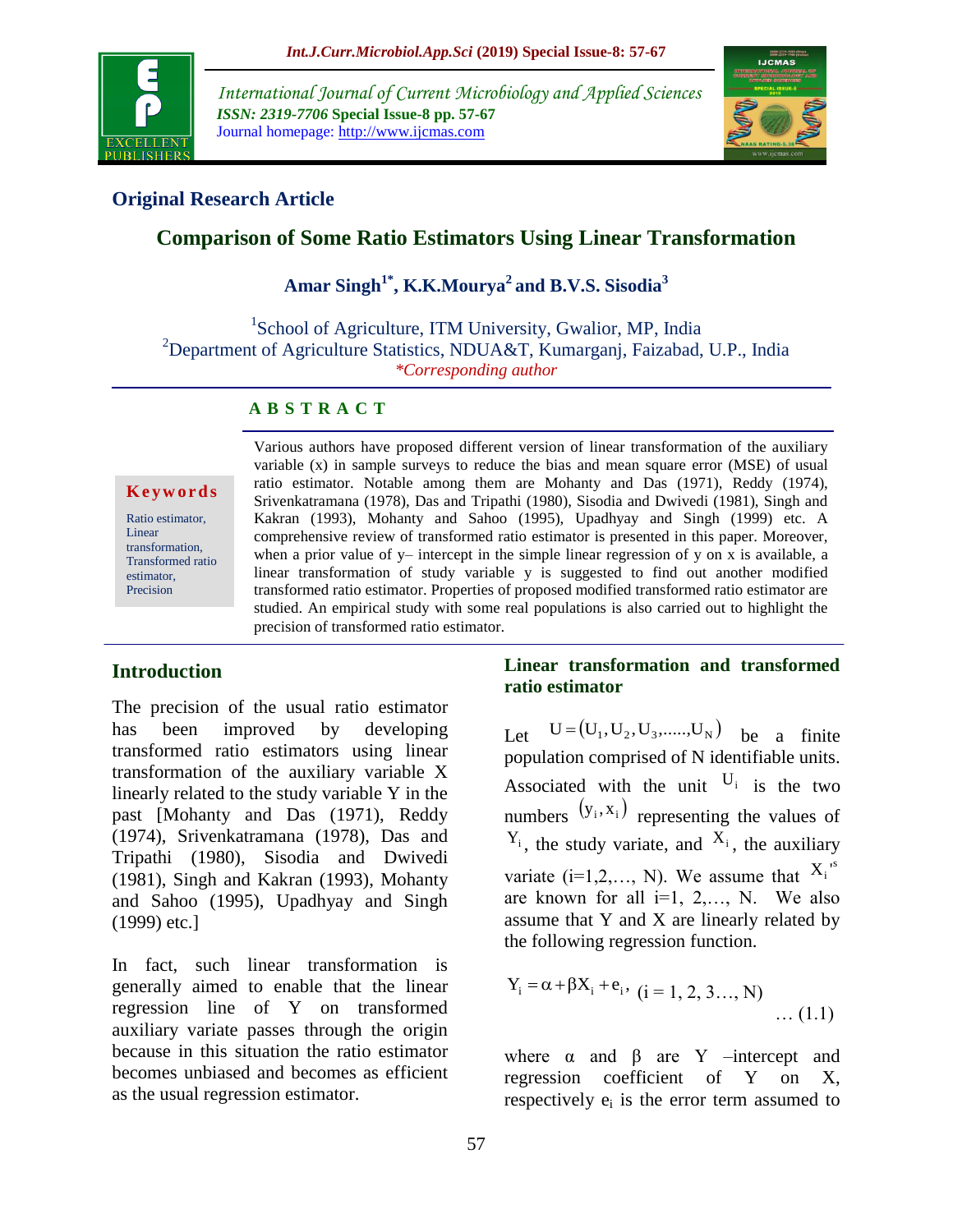have E(e<sub>i</sub>)=0 and V(e<sub>i</sub>)= $\sigma^2$ , where E stands for mathematical expectation, It is also assumed that Y and X are positively correlated. It is well known that if the regression line of Y on X passes through the origin, the usual ratio estimator is unbiased and is equally efficient as regression estimator. This notion has resulted in the past to use linear transformation of the auxiliary variable in order to make the regression line of Y on transformed variate X passes through the origin, and accordingly various efficient transformed ratio estimators have been developed by various authors.

However, if a prior value of Y- intercept  $\alpha$  is known, a linear transformation of the study variate Y could be easily done to make the linear regression line of the transformed variate Y on X pass through the origin. This idea has been explored in the present investigation to develop an efficient transformed ratio estimator by transforming the character under study Y. Another simple transformation of X using its minimum and

 $=\sum_{i=1}^{n}$ n  $i = 1$ i n  $\overline{y} = \sum_{n=1}^{n} \frac{y}{n}$ , sample mean of y  $=\sum_{i=1}^{n}$ n  $i = 1$ i n  $\overline{x} = \sum_{n=1}^{n} \frac{x}{n}$ , sample mean of x  $\bar{z} = \bar{y} - a_0$ , sample mean of z  $=\sum_{i=1}^n$  $i = 1$ i N  $\overline{Y} = \sum_{i=1}^{n} \frac{Y_i}{Y_i}$ , the population mean of Y  $\sum_{i=1}^{N} \left( \frac{Y_i - a_0}{N} \right) = \sum_{i=1}^{N}$ J  $\left(\frac{Y_i - a_0}{Y_i}\right)$  $\setminus$  $=\sum_{i=1}^{N}\left(\frac{Y_i-1}{Y_i}\right)$  $N(V \cap N)$  $i = 1$ i  $i = 1$  $i - a_0$ N z N  $\overline{Z} = \sum_{i=1}^{N} \left( \frac{Y_i - a_i}{Y_i} \right)$ , the population mean of Z  $=\sum_{i=1}$ n  $i = 1$ i N  $\overline{X} = \sum_{n=1}^{n} \frac{X}{n!}$ , the population mean of X  $= \sum_{i=1}^N \frac{(Y_i - \overline{Y})^2}{(N-1)}$ N  $(\mathbf{v} \quad \nabla)^2$  $i = 1$  $y^2 = \sum_{i=1}^{\infty} \frac{(1 - 1)^i}{(N - 1)^i}$  $S_v^2 = \sum_{i=1}^{N} \frac{(Y_i - \overline{Y})}{\sqrt{Y_i - \overline{Y}}}$ , the mean square for Y in the population

maximum values has been done and a new estimator developed.

## **Transformed ratio estimator by transforming the study variate Y**

Let  $a_0$  be a prior known value of Y-intercept  $β$  in the equation (1.1). The transformation of Y then follows as

$$
Y_i - a_0 = \beta X_i + e_i, (i = 1, 2, 3...N)
$$

denoting  $Y_i - a_0 = Z_i$ , a transformed study variate, the above equation can be written as-

$$
Z_i = \beta X_i + e_i \quad (i=1, 2, 3... N) \quad ...(1.1.1).
$$

Consider that a random sample of size n is drawn from finite population U by simple random sampling without replacement. We define the following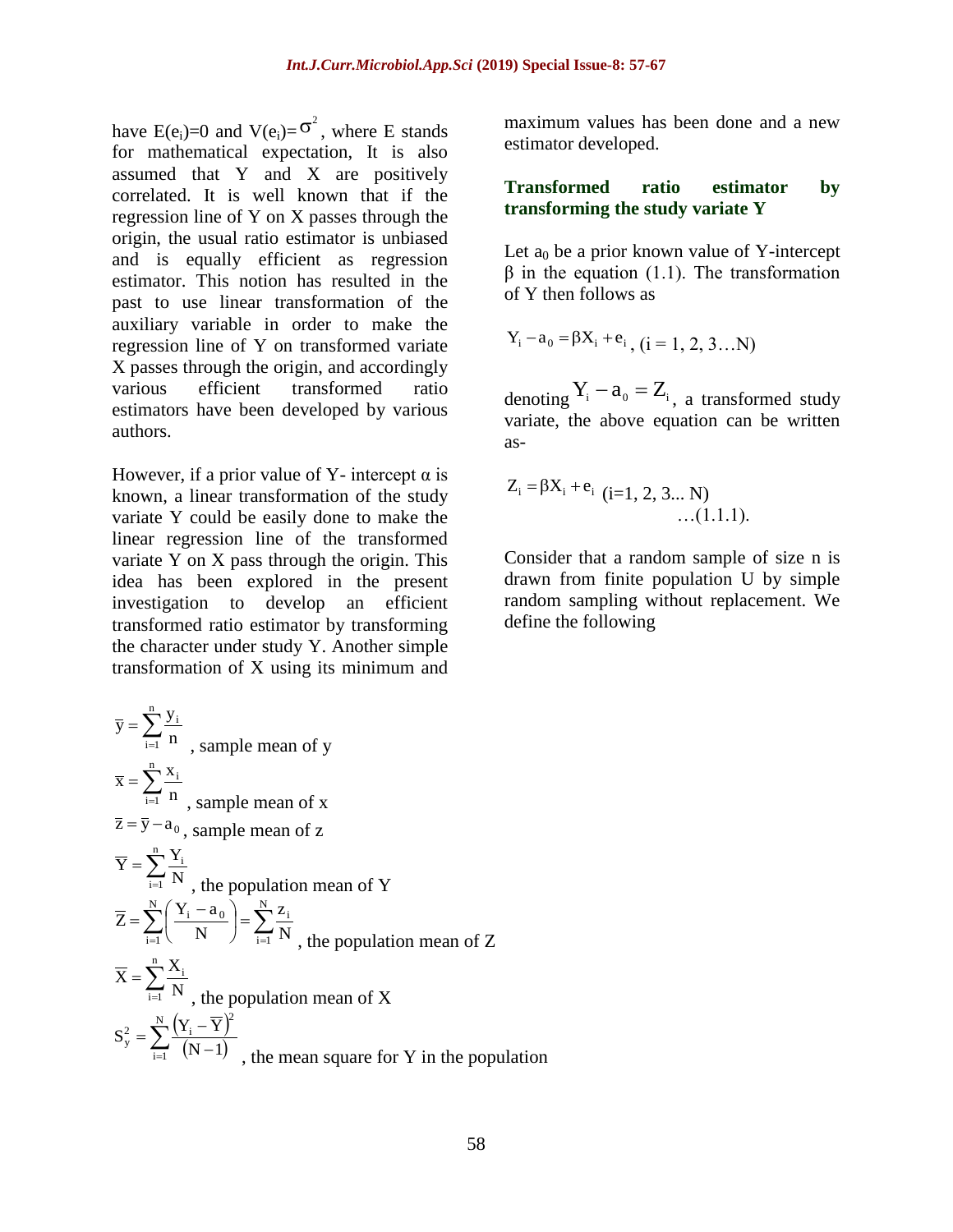$$
S_x^2 = \sum_{i=1}^{N} \frac{(X_i - \overline{X})^2}{(N-1)} ,
$$
 the mean square for X in the population  
\n
$$
R = \frac{\overline{Y}}{\overline{X}} ,
$$
 the ratio of population means  
\n
$$
R_1 = \frac{\overline{Z}}{\overline{X}} ,
$$
 the ratio of population means of Z to X  
\n
$$
S_{yx} = \sum_{i=1}^{N} \frac{(Y_i - \overline{Y})(X_i - \overline{X})}{(N-1)} ,
$$
 the covariance between Y and X in the population  
\n
$$
\rho = \frac{S_{yx}}{S_y s_x} ,
$$
 the coefficient of variation in Y  
\n
$$
C_x = \frac{S_x}{\overline{X}} ,
$$
 the coefficient of variation in X  
\nThe usual ratio estimator of the population mean  $\overline{Y}$  is given by  
\n
$$
\overline{y}_r = \frac{\overline{y}}{\overline{X}} .\overline{X}
$$
 ... (1.1.2)  
\nThe usual ratio estimator is modified by  
\n
$$
\overline{y}_r = \frac{\overline{y}}{\overline{X}} .\overline{X}
$$
 ... (1.1.2)  
\nThe usual ratio estimator is modified by  
\n
$$
\overline{y}_r = \frac{1}{\overline{X}} .\overline{X}
$$
 ... (1.1.2)  
\n
$$
P = \sum_{i=1}^{N} \frac{1}{X} \sum_{i=1}^{N} \frac{1}{X} .
$$
 (1.1.2)  
\n
$$
P = \sum_{i=1}^{N} \frac{1}{X} \sum_{i=1}^{N} \frac{1}{X} .
$$
 (1.1.3)  
\n
$$
\overline{y}_{p(1)} = \frac{\overline{y}\overline{X} + a_0(\overline{x} - \overline{X})}{\overline{x}}
$$
 ... (1.1.3)  
\nAlternatively, it can also be written as  
\n
$$
\overline{y}_{p(1)} = \frac{\overline{y}\overline{X} + a_0(\overline{x} - \overline{X})}{\overline{x}}
$$
 ... (1.1.4)  
\nObviously the proposed transformed ratio where  
\nestimator  $\overline{Y}_{p(r(1)}$  is in general not an unbiased  
\nestimator of Y. We shall derive its bias and following theorem.  
\nThe bias in  $\overline{Y}_{p(r(1)}$  is given by

$$
\overline{y}_r = \frac{\overline{y}}{\overline{x}} . \overline{X}
$$
 ... (1.1.2)

The usual ratio estimator is modified by applying linear transformation of the study variate. Therefore a transformed ratio estimator of the population mean  $\overline{Y}$  is proposed as

$$
\overline{y}_{\text{pr}(1)} = \frac{\overline{y}\overline{X} + a_0(\overline{x} - \overline{X})}{\overline{x}}
$$
 ... (1.1.3)

Alternatively, it can also be written as

$$
\overline{y}_{\text{pr}(1)} = \frac{\overline{zX} + a_0 \overline{X}}{\overline{x}}
$$
 ... (1.1.4)

Obviously the proposed transformed ratio estimator  $\overline{y}_{pr(1)}$  is in general not an unbiased estimator of  $\overline{Y}$ . We shall derive its bias and mean square error (MSE).

The bias in 
$$
\overline{y}_{pr(1)}
$$
 is given by

$$
B\!\left(\overline{\boldsymbol{y}}_{pr(1)}\right)\!=\!\left(\frac{1}{n}\!-\!\frac{1}{N}\!\right)\!\!\left[\frac{\overline{Z}\boldsymbol{S}_{x}^{2}}{\overline{X}^{2}}\!-\!\frac{\boldsymbol{S}_{yx}}{\overline{X}}\right]
$$

$$
= \left(\frac{1}{n} - \frac{1}{N}\right) \left[\overline{Z}C_x^2 - \overline{Y}\rho C_x C_y\right]
$$
...(1.1.5)

MSE of the proposed transformed ratio estimator  $\overline{y}_{pr(1)}$  is derived as follows:

$$
\text{MSE}\left(\overline{\mathbf{y}}_{\text{pr}(1)}\right) = \left(\frac{1}{n} - \frac{1}{N}\right)\overline{Y}^{2}\left[\mathbf{C}_{y}^{2} + \mathbf{R}_{1}^{2}\mathbf{C}_{x}^{2} - 2\mathbf{R}_{1}^{2}\mathbf{p}\mathbf{C}_{y}\mathbf{C}_{x}\right]
$$
  
...(1.1.6)  

$$
\mathbf{R}_{1}^{'} = \frac{\left(\overline{Y} - \mathbf{a}_{0}\right)}{\overline{Y}} = \frac{\overline{Z}}{\overline{Y}}
$$
where

where

The above results can be summarized in the following theorem.

**Theorem1.1:** Under the linear transformation of the study variate, the modified transformed ratio estimator of the population mean  $\mathcal{L}$  $\sim$ 

$$
\overline{\mathbf{y}}_{\text{pr}(1)} = \frac{\overline{\mathbf{y}}.\overline{\mathbf{x}} + a_0(\overline{\mathbf{x}} - \overline{\mathbf{X}})}{\overline{\mathbf{x}}}
$$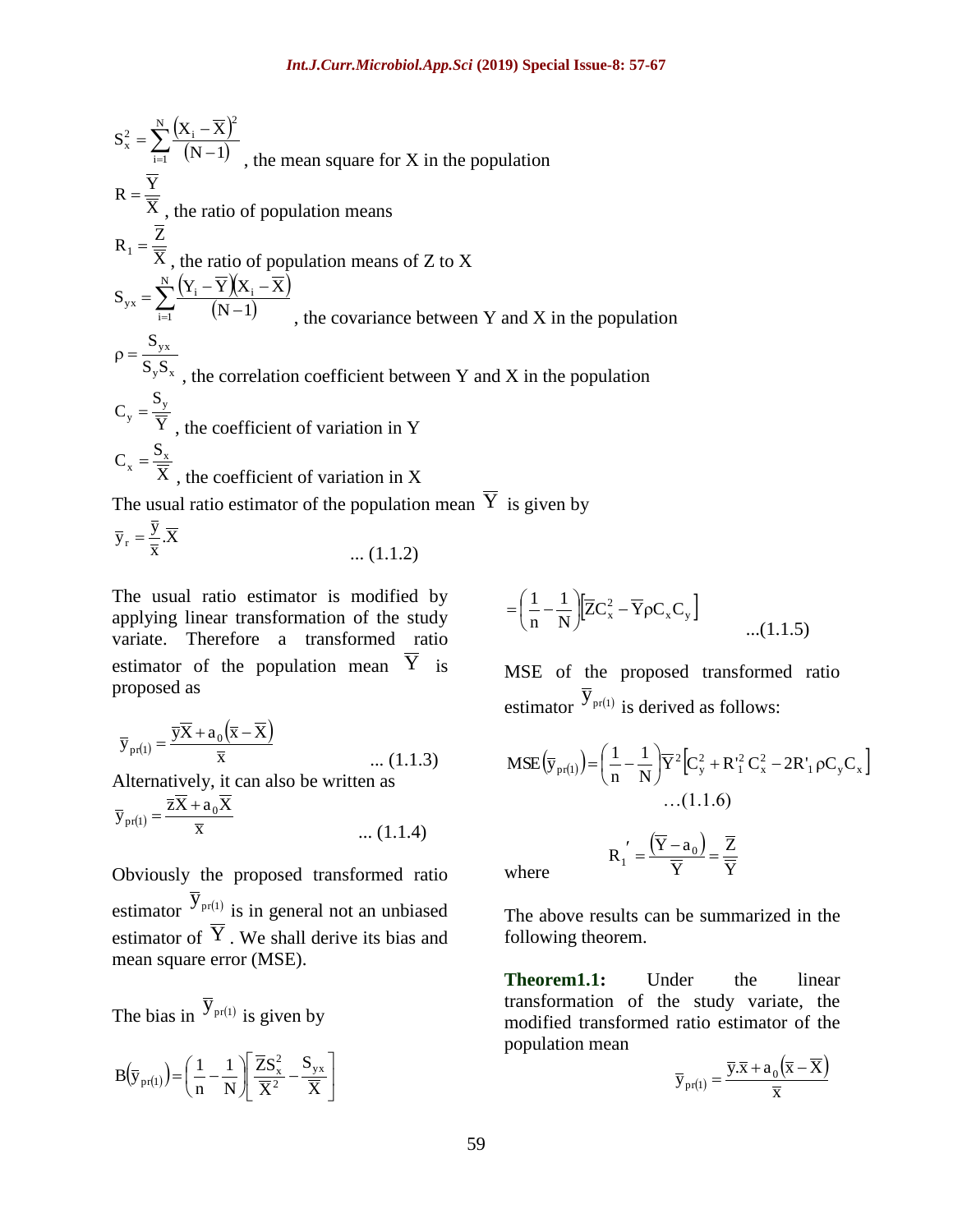is an almost unbiased estimator with its MSE as-

$$
\text{MSE}\left(\overline{\mathbf{y}}_{\text{pr}(1)}\right) = \left(\frac{1}{n} - \frac{1}{N}\right)\overline{Y}^{2}\left[\mathbf{C}_{\mathbf{y}}^{2} + \mathbf{R}_{1}^{2}\mathbf{C}_{\mathbf{x}}^{2} - 2\mathbf{R}_{1}^{2}\rho\mathbf{C}_{\mathbf{y}}\mathbf{C}_{\mathbf{x}}\right]
$$
\n
$$
\mathbf{R}_{1} = \frac{\left(\overline{Y} - \mathbf{a}_{0}\right)}{\overline{X}}
$$
\nwhere

**Theorem1.2:** Under the linear transformation of the study variate Y, if  $a_0 = \alpha$ , i.e. the priori value is exactly equal to α, then proposed transformed ratio estimator  $\left(1\right)$  $(\overline{x}-\overline{X})$ x  $\overline{y}_{pr(1)} = \frac{\overline{y}.\overline{x} + a_0(\overline{x} - X)}{\overline{x}}$  $=\frac{\overline{y}.\overline{x}+a_0(\overline{x}-\overline{x})}{\overline{x}}$ is an unbiased estimator of the population mean  $Y$  with its MSE exactly equal to the MSE of the usual biased regression estimator  $\bar{y}_{lr}$ , i.e. 1

$$
\mathbf{MSE}\left(\overline{\mathbf{y}}_{\text{pr}(1)}\right) = \mathbf{MSE}\left(\overline{\mathbf{y}}_{\text{lr}}\right) = \left(\frac{1}{n} - \frac{1}{N}\right)S_y^2\left(1 - \rho^2\right)
$$

**Proof** 

Under the linear transformation of the study variate y, if  $a_0=a$ , then the regression line of transformed study variate Z on X passes exactly through the origin and therefore, bias of  $\overline{y}_{pr(1)}$  will be exactly equal to zero. This result is also obvious from the facts given on page 161 of Cochran (1963). Hence, the proposed transformed ratio estimator is an unbiased estimator.

The MSE of the usual biased regression estimator  $\overline{y}_{\text{lr}}$  (Cochran, 1963) is given by

$$
\text{MSE}(\overline{\mathbf{y}}_{\text{pr}(1)}) = \text{MSE}(\overline{\mathbf{y}}_{\text{lr}}) = \left(\frac{1}{n} - \frac{1}{N}\right) \mathbf{S}_{\text{y}}^{2} (1 - \rho^{2})
$$
\n
$$
\text{If } \mathbf{a}_{0} = \alpha \text{ we know that } \frac{\alpha = \overline{\mathbf{Y}} - \beta \overline{\mathbf{X}}}{\mathbf{R} \text{eplacing}} \quad \text{a}_{0} \quad \text{by } \frac{\alpha = \overline{\mathbf{Y}} - \beta \overline{\mathbf{X}}}{\mathbf{X}}, \quad \text{we} \quad \text{get}
$$

$$
MSE\left(\overline{y}_{pr(1)}\right) = \left(\frac{1}{n} - \frac{1}{N}\right) \left[ S_y^2 + \left(\frac{\overline{Y} - \left(\overline{Y} - \beta \overline{X}\right)}{\overline{X}}\right)^2 S_x^2 - 2\left(\frac{\overline{Y} - \left(\overline{Y} - \beta \overline{X}\right)}{\overline{X}}\right) \rho S_y S_x \right]
$$

$$
= \left(\frac{1}{n} - \frac{1}{N}\right) \left[ S_y^2 + \beta^2 S_x^2 - 2\beta \rho S_y S_x \right]
$$

$$
\beta = \rho \cdot \frac{S_y}{S}
$$

Since  $S_{x}$ we have the above expression as follows:

$$
MSE(\overline{y}_{pr(1)}) = \left(\frac{1}{n} - \frac{1}{N}\right) \left[ S_y^2 + \rho S_y^2 - 2\rho S_y^2 \right]
$$

$$
= \left(\frac{1}{n} - \frac{1}{N}\right) \left[ S_y^2 \left(1 - \rho^2\right) \right]
$$

which is exactly equal to the MSE of the usual biased regression estimator  $\overline{y}_{\rm lr}$  . Hence, the theorem is proved.

#### **Comparison of the estimators**

The relative efficiency of the proposed transformed ratio estimator in comparison to the simple sample mean  $\overline{y}$  and the usual ratio estimator will be determined in this section.

The variance of 
$$
\overline{y}
$$
 is given by  
\n
$$
V(\overline{y}) = \theta S_y^2
$$
\n...(2.1.1)  
\n
$$
\theta = \left(\frac{1}{1} - \frac{1}{2}\right)
$$

where

The MSE of usual ratio estimator  $\overline{y}_r$  is given by

 $\overline{\phantom{a}}$ J

N 1

 $\left(\frac{1}{1-\frac{1}{N}}\right)$ 

l

n 1

$$
MSE(\bar{y}_r) = \theta \Big[ S_y^2 + R^2 S_x^2 - 2R\rho S_y S_x \Big] \quad ...(2.1.2)
$$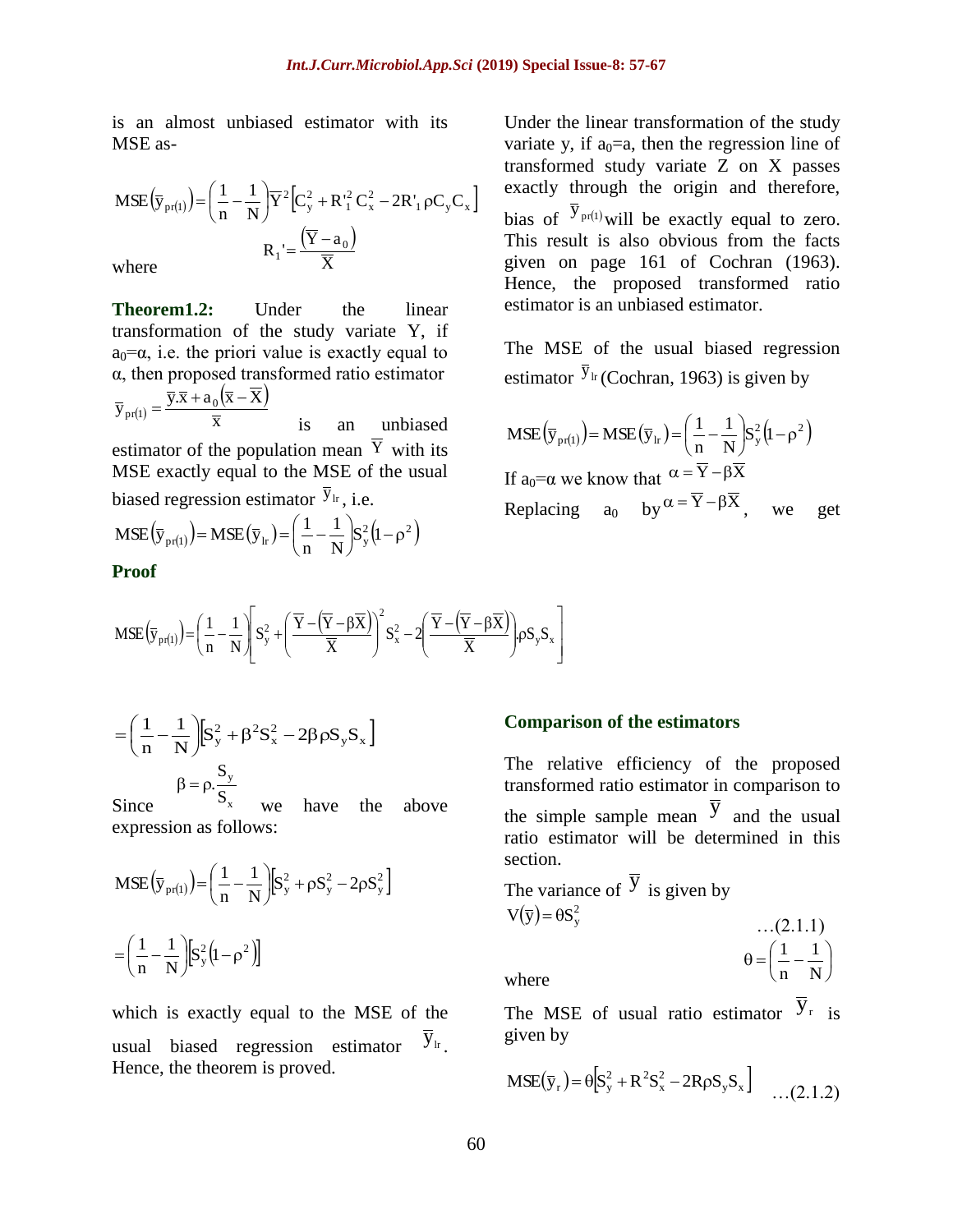The MSE of the proposed transformed ratio estimators  $\overline{y}_{pr(1)}$  is given by

$$
MSE(\bar{y}_{pr(1)}) = \theta \Big[ S_y^2 + R_1^2 S_x^2 - 2R_1 \rho S_y S_x \Big]_{(2.1.3)}
$$

**Comparison of**  $\overline{y}_{pr(1)}$  with  $\overline{y}_r$  and  $\overline{y}$ 

Comparing  $MSE(\bar{y}_{pr(1)})$  with  $V(\bar{y})$ , we get easily that  $MSE(\bar{y}_{pr(1)})$  will be more efficient than  $\overline{y}$  if

$$
\rho > \frac{1}{2} \frac{\overline{Z}}{\overline{Y}} \cdot \frac{C_x}{C_y} = \frac{\overline{Y} - a_0}{\overline{Y}} \frac{C_x}{C_y} = A_1
$$
\n...(2.1.1.1)\n
$$
\frac{\overline{Z}}{\overline{Y}} < 1
$$

If  $a_0$  is positive, then Y , the range of ρ would be increased for getting more precise estimate of  $\overline{Y}$  even for lower values of  $\rho$ . Comparing the equation (2.1.2) and (2.1.3), we get  $\overline{y}_{pr(1)}$  will be more efficient than  $\overline{y}_r$ if  $\theta$  $S_y^2 + R^2S_x^2 - 2R\rho S_yS_x$   $\ge \theta$  $S_y^2 + R_1^2S_x^2 - 2R_1\rho S_yS_x$ 

or  
\n
$$
(R^2 - R_1^2)S_x^2 > 2(R - R_1)\rho S_y S_x
$$
  
\nor  
\n $(R_1 - R)[(R_1 + R)S_x - 2\rho S_y] < 0$   
\n...(2.1.1.2)

It is also known that  $\bar{y}_r$  will be more efficient than if  $\overline{y}$  if

$$
\rho > \frac{1}{2} \frac{C_x}{C_y} = A_2 \text{ (say)}
$$

…(2.1.1.3)

Now,  $(R_1-R)$  may be negative or positive depending upon the sign of intercepts  $a_0$ 

**Case I:** if  $a_0>0$ 

In this case  $R_1-R<0$ . Therefore, the inequality will (2.1.1.2) hold true only if

$$
(R' + R)S_x - 2\rho S_y > 0
$$
  
or  
(say)  

$$
\rho < \frac{1}{2} \left( 1 + \frac{\overline{Z}}{\overline{X}} \right) \frac{C_x}{C_y} = A_3
$$
  
...(2.1.1.4)

Clearly,  $A_3$  is greater than  $A_2$ . Also,  $A_1 < A_2$ Obviously,  $A_3$  is upper bound for  $\rho$  below which  $\bar{y}_{pr(1)}$  will be more efficient than  $\bar{y}_r$ . Hence,  $\bar{y}_{pr(1)}$  will be more efficient than  $\bar{y}_r$ and  $\overline{y}$  both as long as  $\rho$  lies between A<sub>1</sub> and  $A_3$ .

#### **Case II:** If  $a_0 < 0$

In this case  $R_1-R>0$  and therefore the inequality (2.1.1.2) will hold true only if  $(R' + R)S_x - 2\rho S_y < 0$ Writing  $\overline{Z}$  for  $\overline{Z}$  in case  $a_0<0$ , we have y  $\bigcap_{x} C_{x}$ C  $\mathcal{C}_{0}^{(n)}$  $\overline{Y}$  $1+\frac{\overline{Z}}{\overline{Z}}$ 2 1  $\overline{\phantom{a}}$ J  $\backslash$  $\overline{\phantom{a}}$  $\setminus$ ſ  $\rho > \frac{1}{2} |1 +$  $= (A_2 + A_1)$  $=A_4$  $(say)$  …  $(2.1.1.5)$ 

Here, A1>A2 and, therefore, the range of ρ has been reduced for  $\bar{y}_{pr(1)}$  to between more efficient than  $\overline{y}$ . Clearly A<sub>3</sub><A<sub>4</sub>. A<sub>4</sub> is the lower bound for  $\bar{y}_{pr(1)}$  to become more efficient than  $\overline{y}_r$  and  $\overline{y}_r$  both if  $\rho$  is greater than  $A_4$ , i.e. for higher correlation between Y and X.

## **Relative efficiency of transformed ratio estimators**

The relative efficiency of transformed ratio estimators (TRE) is determined against the simple sample mean per unit  $\overline{y}$  as

$$
E_i = \frac{V(\bar{y})}{MSE(TRE_i)} \times 100
$$

Where estimators for  $i^{th}$  transformed ratio estimator. Explicitly, they are mentioned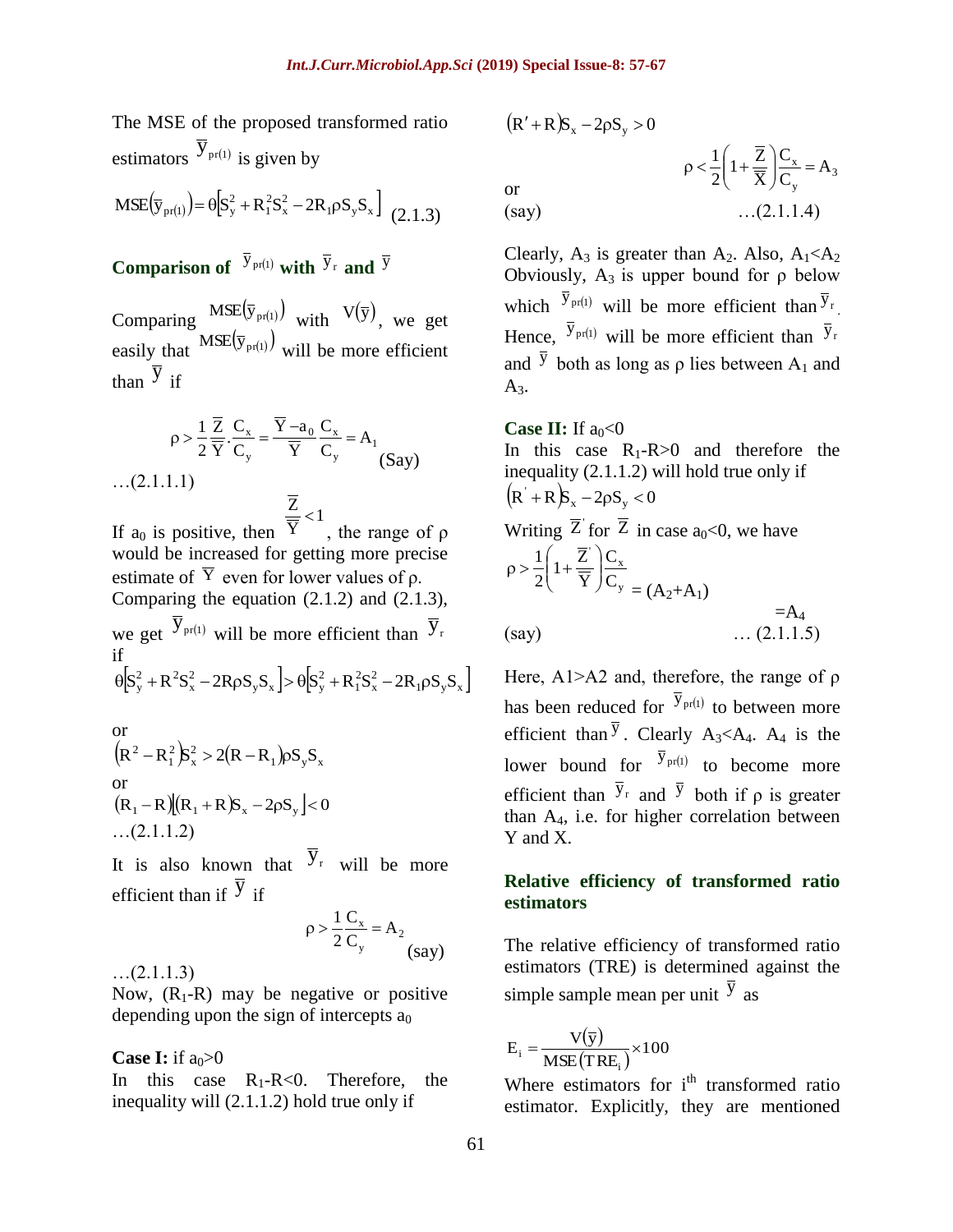below

$$
E_1 = \frac{V(\bar{y})}{MSE(y_H)} \times 100
$$
  
\n
$$
E_2 = \frac{V(\bar{y})}{MSE(y_H)} \times 100
$$
  
\n
$$
E_3 = \frac{V(\bar{y})}{MSE(y_H)} \times 100
$$
  
\n
$$
E_4 = \frac{V(\bar{y})}{MSE(y_{md})} \times 100
$$
  
\n
$$
E_5 = \frac{V(\bar{y})}{MSE(y_{md})} \times 100
$$
  
\n
$$
E_6 = \frac{V(\bar{y})}{MSE(y_{us(1)})} \times 100
$$
  
\n
$$
E_7 = \frac{V(\bar{y})}{MSE(y_{us(2)})} \times 100
$$
  
\n
$$
E_8 = \frac{V(\bar{y})}{MSE(y_{us(2)})} \times 100
$$
  
\n
$$
E_9 = \frac{V(\bar{y})}{MSE(y_{ms(1)})} \times 100
$$
  
\n
$$
E_{10} = \frac{V(\bar{y})}{MSE(y_{ms(2)})} \times 100
$$
  
\n
$$
E_{10} = \frac{V(\bar{y})}{MSE(y_{ms(2)})} \times 100
$$

These relative efficiencies have been worked out for some real populations which are described in Table 1.

| <b>Population</b><br>No. | Size of the<br>population<br>(N) | <b>Reference</b>                                                                                        | Variable $\overline{Y}$                     | <b>Variable</b><br>$\overline{X}$             |  |
|--------------------------|----------------------------------|---------------------------------------------------------------------------------------------------------|---------------------------------------------|-----------------------------------------------|--|
| 1                        | 33                               | Cochran, Sampling techniques,<br>Third Edition, 2005, pp-34                                             | Food Cost                                   | Income                                        |  |
| $\overline{2}$           | 49                               | Cochran, Sampling techniques,<br>Third Edition, 2005, pp - 152                                          | Large U.S.<br>Cities in<br>(1000's)<br>1930 | Large U.S.<br>Cities in<br>(1000's) 1920      |  |
| 3                        | 89                               | Area Under<br>Sukhatme and Sukhatme,<br>Sampling theory of surveys with<br>application, 1970, pp $-256$ |                                             | Number of<br>villages                         |  |
| 4                        | 25                               | Sukhatme and Sukhatme,<br>Sampling theory of surveys with<br><i>application</i> , 1970, pp $-51$        | Area Under<br>Rice (Acres)                  | Total<br>Cultivated<br>Area of the<br>Village |  |
| 5                        | 34                               | Sukhatme and Sukhatme,<br>Sampling theory of surveys with<br>application, 1970, pp -185                 | Area Under<br>Wheat in<br>1936              | Total<br>Cultivated<br>Area in 1931           |  |
| 6                        | 34                               | Sukhatme and Sukhatme,<br>Sampling theory of surveys with<br>application, 1970, pp -185                 | Area Under<br>Wheat in<br>1937              | Area Under<br>Wheat in 1936                   |  |

# **Table.1** Description of populations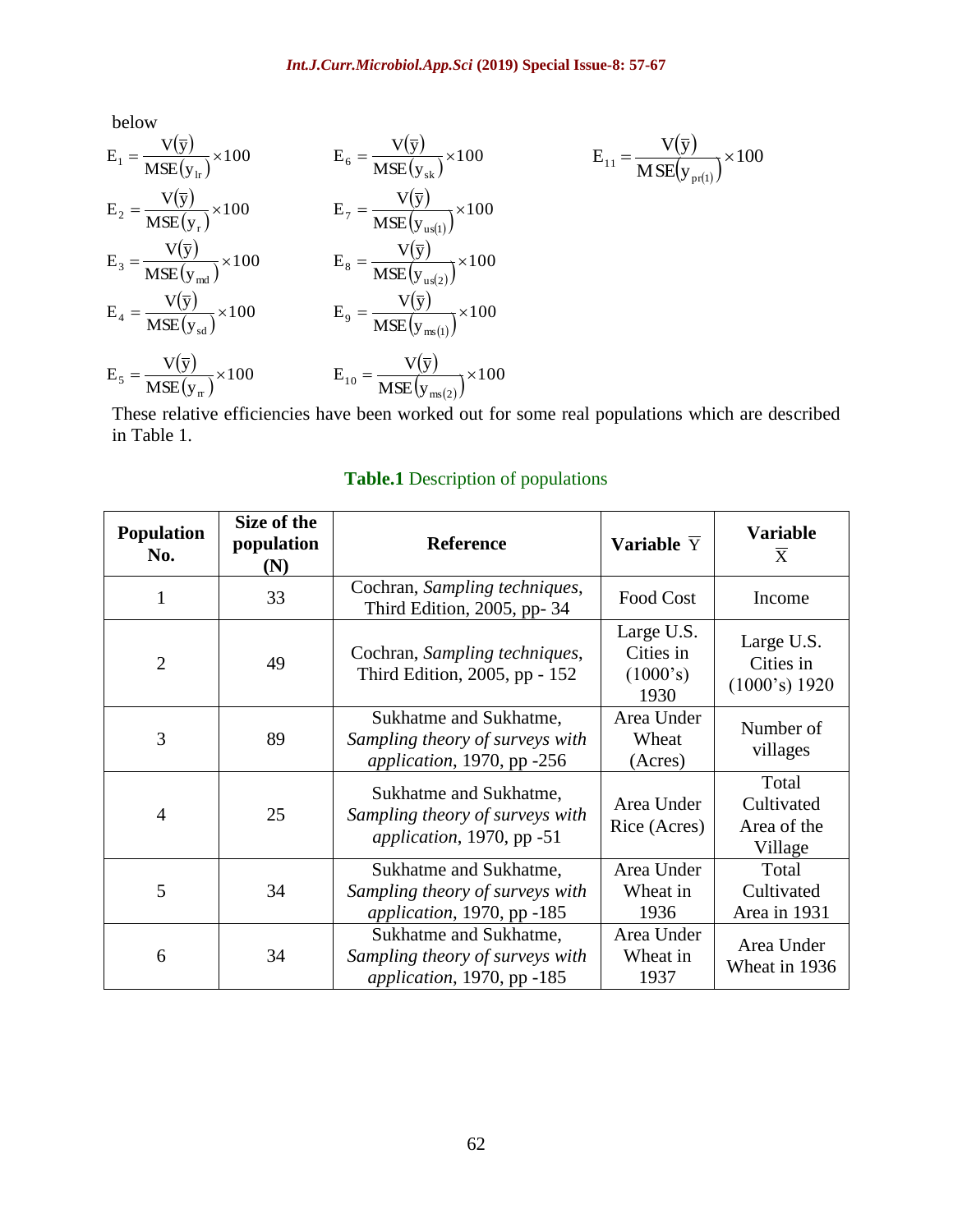| <b>Estimators</b>                 | <b>Population</b> |                |        |                         |        |        |
|-----------------------------------|-------------------|----------------|--------|-------------------------|--------|--------|
|                                   |                   | $\overline{2}$ | 3      | $\overline{\mathbf{4}}$ | 5      | 6      |
| $\overline{y}_{lr}^*$             | 106.79            | 253.99         | 162.30 | 1410.99                 | 326.13 | 739.40 |
| $\overline{y}_r$                  | 104.49            | 231.00         | 142.64 | 1339.92                 | 325.25 | 700.74 |
| $\overline{y}_{sd}$               | 104.52            | 232.97         | 156.58 | 1338.57                 | 325.21 | 703.71 |
| $\overline{y}_{\rm rr}^{\quad *}$ | 106.79            | 253.99         | 162.30 | 1410.99                 | 326.13 | 739.40 |
| $\ast$<br>$\overline{y}_{md}$     | 106.79            | 253.99         | 162.30 | 1410.99                 | 326.13 | 739.40 |
| $\overline{y}_{sk}$               | 104.84            | 243.28         | 152.48 | 1330.06                 | 325.06 | 712.59 |
| $\bar{y}_{us(1)}$                 | 104.50            | 231.27         | 147.33 | 1339.62                 | 325.23 | 701.66 |
| $\overline{y}_{us(2)}$            | 106.12            | 243.16         | 140.83 | 1323.97                 | 324.94 | 715.74 |
| $\overline{y}_{ms(1)}$            | 106.67            | 234.80         | 160.59 | 1020.33                 | 311.84 | 717.91 |
| $\overline{y}_{\text{ms}(2)}$     | 106.05            | 129.84         | 129.87 | 166.18                  | 152.66 | 168.05 |
| $\overline{y}_{pr(1)}$            | 106.79            | 253.99         | 162.30 | 1410.99                 | 326.13 | 739.40 |

Table.2 Relative efficiency (in %) of the different estimators as compared to simple sample mean  $(\bar{y})$  in the different population

\*At actual values of  $\alpha$ ,  $\alpha/\beta$  and  $\dot{\theta} = k$ , the relative efficiencies of  $\overline{y}_{pr(1)}$ ,  $\overline{y}_{md}$  and  $\overline{y}_{rr}$  respectively, are similar to that of regression estimator as their MSE(s) at the respective actual values become equal to the MSE of the regression estimators.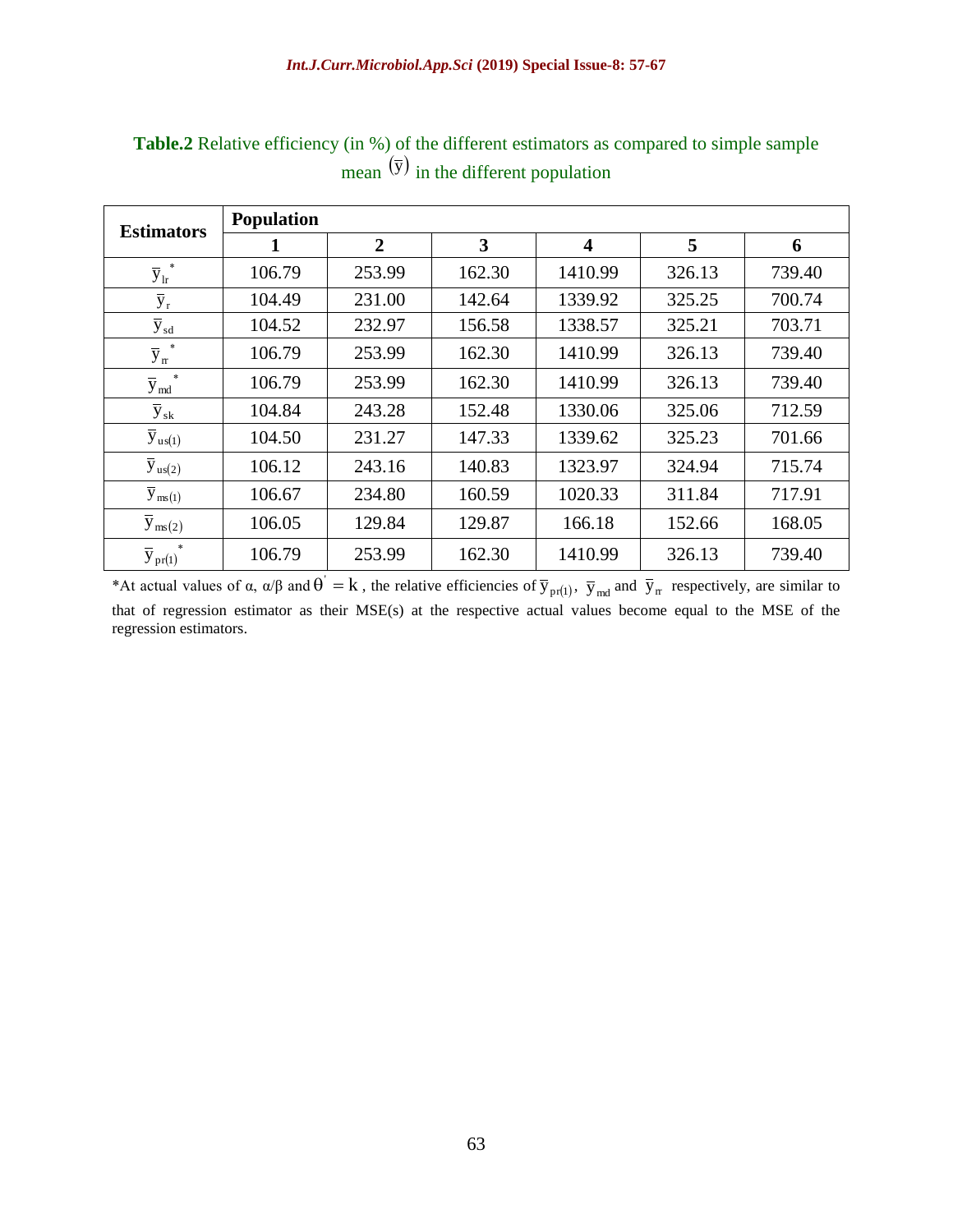|               |                                       | <b>S.No. Estimator Parameter</b> | Relative Efficiency (%) of different population |           |              |                |              |                |              |           |              |                |              |           |
|---------------|---------------------------------------|----------------------------------|-------------------------------------------------|-----------|--------------|----------------|--------------|----------------|--------------|-----------|--------------|----------------|--------------|-----------|
|               |                                       |                                  | <b>Value</b>                                    | <b>P1</b> | <b>Value</b> | P <sub>2</sub> | <b>Value</b> | P <sub>3</sub> | <b>Value</b> | <b>P4</b> | <b>Value</b> | P <sub>5</sub> | <b>Value</b> | <b>P6</b> |
|               | Reddy                                 | $-15%$                           | 0.54                                            | 106.63    | 0.68         | 245.48         | 0.58         | 160.05         | 0.91         | 1089.59   | 0.88         | 310.34         | 0.78         | 646.40    |
|               | Estimator                             | $-10%$                           | 0.57                                            | 106.72    | 0.72         | 250.13         | 0.61         | 161.29         | 0.96         | 1247.45   | 0.93         | 318.92         | 0.82         | 694.96    |
|               | $(\bar{y}_{\pi})$                     | $-5%$                            | 0.61                                            | 106.77    | 0.76         | 253.01         | 0.65         | 162.04         | 1.01         | 1366.22   | 0.98         | 324.29         | 0.87         | 727.77    |
| 1.            |                                       | k Value                          | 0.64                                            | 106.79    | 0.80         | 253.99         | 0.68         | 162.30         | 1.07         | 1410.99   | 1.04         | 326.13         | 0.92         | 739.40    |
|               |                                       | 5%                               | 0.67                                            | 106.77    | 0.84         | 253.01         | 0.71         | 162.04         | 1.12         | 1366.22   | 1.09         | 324.29         | 0.96         | 727.77    |
|               |                                       | 10%                              | 0.70                                            | 106.72    | 0.88         | 250.13         | 0.75         | 161.29         | 1.17         | 1247.45   | 1.14         | 318.92         | 1.01         | 694.96    |
|               |                                       | 15%                              | 0.73                                            | 106.63    | 0.92         | 245.48         | 0.78         | 160.05         | 1.23         | 1089.59   | 1.19         | 310.34         | 1.05         | 646.40    |
|               |                                       | $-15%$                           | 8.47                                            | 106.74    | 24.16        | 253.42         | 295.26       | 161.79         | $-42.49$     | 1409.31   | $-6.65$      | 326.11         | 14.55        | 738.48    |
|               |                                       | $-10%$                           | 9.02                                            | 106.77    | 25.73        | 253.76         | 314.36       | 162.09         | $-45.24$     | 1410.32   | $-7.09$      | 326.12         | 15.49        | 739.03    |
| 2.            | Proposed                              | $-5%$                            | 9.47                                            | 106.78    | 27.00        | 253.92         | 329.99       | 162.24         | $-47.48$     | 1410.81   | $-7.44$      | 326.13         | 16.26        | 739.30    |
|               | Estimator<br>$(\overline{y}_{pr(1)})$ | a Value                          | 9.97                                            | 106.79    | 28.43        | 253.99         | 347.36       | 162.30         | -49.98       | 1410.99   | $-7.83$      | 326.13         | 17.12        | 739.40    |
|               |                                       | 5%                               | 10.47                                           | 106.78    | 29.85        | 253.92         | 364.73       | 162.24         | $-52.48$     | 1410.81   | $-8.22$      | 326.13         | 17.97        | 739.30    |
|               |                                       | 10%                              | 10.97                                           | 106.77    | 31.27        | 253.73         | 382.10       | 162.07         | $-54.98$     | 1410.25   | $-8.61$      | 326.12         | 18.83        | 738.99    |
|               |                                       | 15%                              | 11.47                                           | 106.74    | 32.69        | 253.42         | 399.47       | 161.79         | $-57.48$     | 1409.31   | $-9.00$      | 326.11         | 19.69        | 738.48    |
| Mohanty<br>3. |                                       | $-15%$                           | 35.09                                           | 106.77    | 22.29        | 253.60         | 1.33         | 162.04         | $-50.14$     | 1409.11   | $-22.48$     | 326.11         | 17.24        | 738.61    |
|               |                                       | $-10%$                           | 37.15                                           | 106.78    | 23.60        | 253.82         | 1.41         | 162.19         | $-53.09$     | 1410.15   | $-23.80$     | 326.12         | 18.26        | 739.05    |
|               | and Das                               | $-5%$                            | 39.22                                           | 106.79    | 24.91        | 253.95         | 1.49         | 162.27         | $-56.04$     | 1410.78   | $-25.13$     | 326.13         | 19.27        | 739.31    |
|               | Estimator                             | a/b Value                        | 41.28                                           | 106.79    | 26.22        | 253.99         | 1.56         | 162.30         | $-58.99$     | 1410.99   | $-26.45$     | 326.13         | 20.29        | 739.40    |
|               | $(\overline{y}_{md})$                 | 5%                               | 43.35                                           | 106.79    | 27.53        | 253.95         | 1.64         | 162.27         | $-61.94$     | 1410.78   | $-27.77$     | 326.13         | 21.30        | 739.31    |
|               |                                       | 10%                              | 45.41                                           | 106.78    | 28.84        | 253.83         | 1.72         | 162.20         | -64.89       | 1410.13   | $-29.09$     | 326.12         | 22.32        | 739.06    |
|               |                                       | 15%                              | 47.47                                           | 106.77    | 30.15        | 253.65         | 1.80         | 162.08         | $-67.84$     | 1409.04   | $-30.42$     | 326.11         | 23.33        | 738.65    |

**Table.3** Robustness of estimators in terms of their Relative Efficiency as compared to simple sample mean  $(\bar{y})$ 

**Note:**  $P_i$ = population ( $i$ = 1, 2,...,6)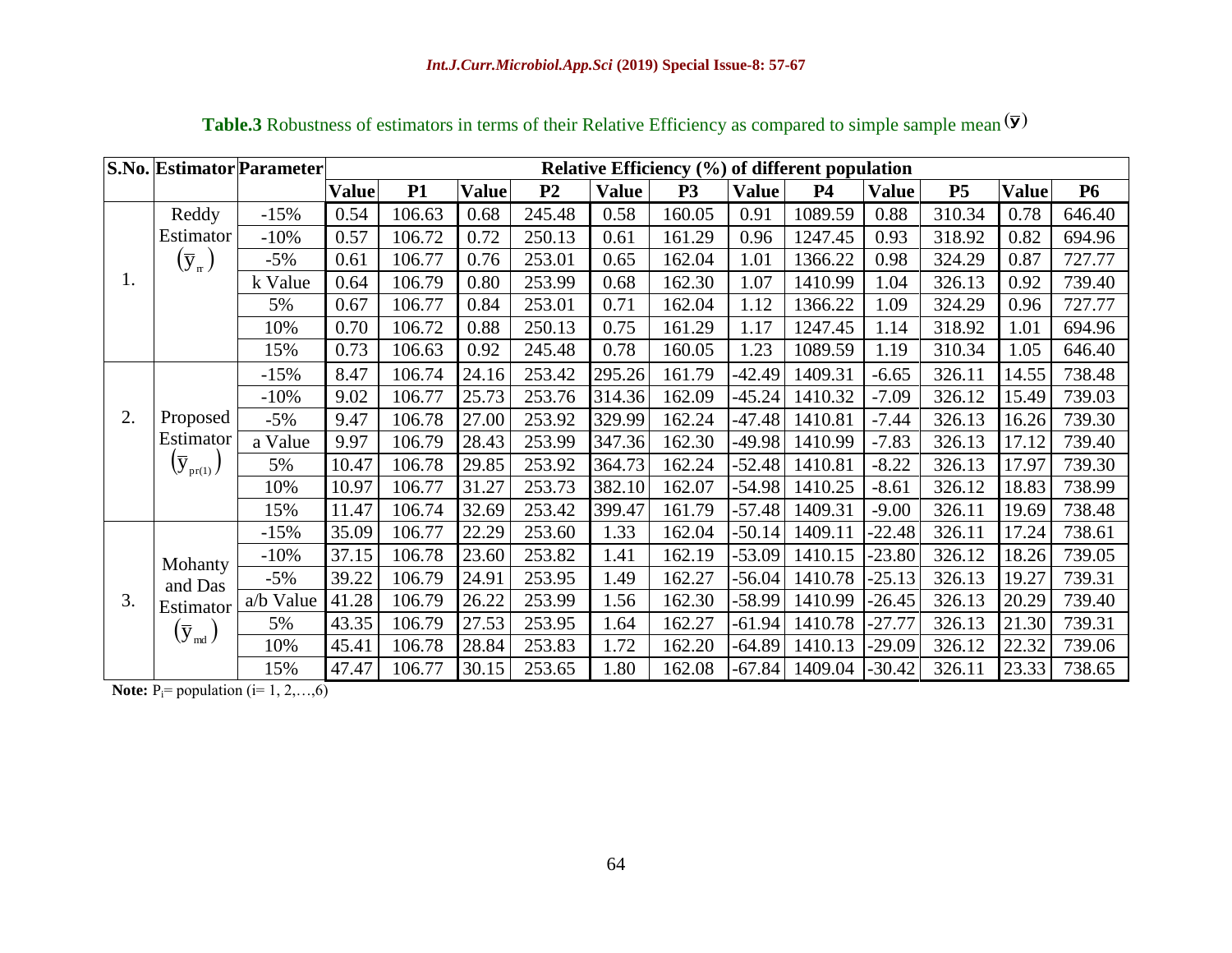#### *Int.J.Curr.Microbiol.App.Sci* **(2019) Special Issue-8: 57-67**

| -Populat<br>jon1             | -Populati<br>on1            |
|------------------------------|-----------------------------|
| -Populat<br>ion <sub>2</sub> | Populati<br>on <sub>2</sub> |
| Populat<br>ion3              | -Populati<br>on3            |
| Populat<br>Ton4              | - Populati<br>$-$ on4       |
|                              |                             |

#### **(V.N.Reddy)Figure 1 (Mohanty and Das)Figure 2**



**(Proposed Estimator)Figure 3**

## **Table.4** The estimator compared with simple sample mean per unit is:

| 1.               | $\overline{y}_{1r} = \overline{y} + \hat{\beta}(\overline{X} - \overline{x})$                                                                                       | (linear regression estimator) |
|------------------|---------------------------------------------------------------------------------------------------------------------------------------------------------------------|-------------------------------|
| 2.               | $\overline{y}_r = \frac{\overline{y}}{\overline{x}} \overline{X}$                                                                                                   | (Usual ratio estimator)       |
| 3.               | $\overline{\mathbf{y}}_{\text{sd}} = \overline{\mathbf{y}} \frac{\overline{\mathbf{X}} + \mathbf{C}_{\mathbf{x}}}{\overline{\mathbf{x}} + \mathbf{C}_{\mathbf{x}}}$ | (Sisodia and Dwevedi, 1981)   |
| $\overline{4}$ . | $\hat{Y}_{rr} = \frac{YX}{\hat{X} - \theta(\hat{X} - X)}$                                                                                                           | (V. N. Reddy, 1974)           |
| 5.               | $\overline{y}_{\text{md}} = \frac{y}{\left(\overline{x} + \frac{a}{b}\right)} \left(\overline{X} + \frac{a}{b}\right)$                                              | (Mohanty and Das, 1971)       |
| 6.               | $\overline{y}_{SK} = \overline{Y} \frac{X + \beta_2(x)}{\overline{x} + \beta_2(x)}$                                                                                 | (Singh and Kakran, 1993)      |
| 7.               | $\overline{y}_{US(1)} = \overline{y} \frac{X\beta_2(x) + C_x}{\overline{x}\beta_2(x) + C}$                                                                          | (Upadhyaya and Singh, 1999)   |
| 8                | $\overline{y}_{US_{(2)}} = \overline{y} \frac{\overline{X}C_x + \beta_2(x)}{\overline{x}C_+ + \beta_-(x)}$                                                          | (Upadhyaya and Singh, 1999)   |
| 9                | $\overline{y}_{\text{ms}(1)} = \frac{y}{\overline{z}} \overline{Z}$                                                                                                 | (Mohanty and Sahoo, 1995)     |
| 10               | $\overline{y}_{\text{ms}(2)} = \frac{\overline{y}}{\overline{y}} \overline{U}$                                                                                      | (Mohanty and Sahoo, 1995)     |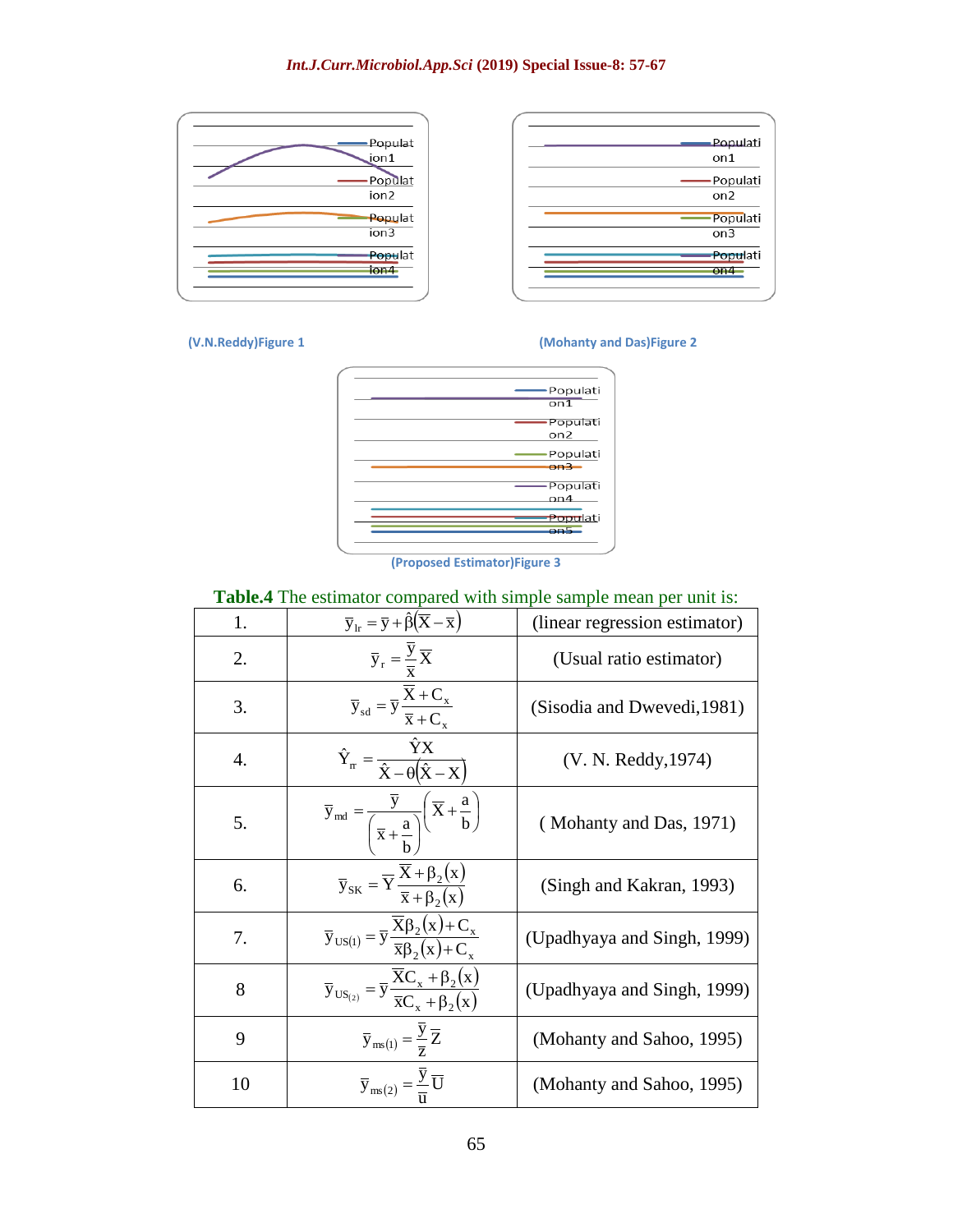The various parameters of the populations described in the Table 1 have been computed and are presented in the Table 2.

It can be seen from the Table 2 that the relative efficiencies of  $\bar{y}_{pr(1)}$ ,  $\bar{y}_{md}$  and  $\bar{y}_{rr}$  are exactly similar to that of regression estimators for all the populations. It is due to theoretical fact that at actual values of  $\alpha$ ,  $\alpha/\beta$ and  $\theta$ =k respectively the estimators MSE is identical to MSE of the regression estimator. It is obvious that proposed estimator is at par or better than most of the earlier estimators in all the populations. This transformation is unique in the sense that it is obtained by transforming study variate.

## **Robustness of some transformed ratio estimators**

It can be observed from the table 2 that MSE (s)  $\overline{y}_{rr}$  (Reddy, 1974),  $\overline{y}_{mt}$  (1971) and  $\overline{y}_{pr(1)}$ (the proposed transformed ratio estimator) are exactly equal to MSE of  $\overline{y}_{1r}$ , the usual regression estimator. This has happened because theoretically the MSE (s) of these estimators are equal to the MSE of regression estimator at actual values of α,  $\alpha/\beta$  and  $\theta' = k$ , respectively. Therefore, an attempt has been made to examine the robustness of these estimators in terms of loss in precision when there is devotion from the actual values of  $\alpha$ ,  $\alpha/\beta$  and  $\theta' = k$ in this section.

Here  $\alpha$  is Y- intercept to regression efficiencies of these estimators have been worked with deviation of  $\pm 5\%$ ,  $\pm 10\%$  and  $\pm 15\%$  are presented in the Table 3 for all the populations under study. It can be observed from the table that the losses in efficiencies are quite marginal (practically nonsignificant) up to the  $\pm 10\%$  deviation in the actual values for all the populations. It can also be observed from the table that the

proposed estimator  $\overline{y}_{pr(1)}$  is more consistent as compared to  $\bar{y}_{m}$  and  $\bar{y}_{m}$  from almost all the population. Thus, if the prior values of  $\alpha$ ,  $\alpha/\beta$ , and k is little away from their actual position, the  $\bar{y}_{pr(1)}$  still performs better than other transformed ratio estimators undertaken for the present study.

It was observed on comparison of estimators with sample mean that estimators  $\overline{y}_{pr(1)}$ ,  $\overline{y}_{\text{md}}$  and  $\overline{y}_{\text{cm}}$  are exactly similar to that of regression estimators for all the populations. It is due to theoretical fact that at actual values of  $\alpha$ ,  $\alpha/\beta$  and  $\theta = k$  respectively the estimators MSE is identical to MSE of the regression estimator. Due to this fact, the robustness of these estimators was examined to observe loss in precision when there is deviation from the actual values of  $\alpha$ ,  $\alpha/\beta$ and  $\theta' = k$ 

Deviation of  $\pm 5\%$ ,  $\pm 10\%$  and  $\pm 15\%$ were taken and presented in the Table 4 for all the populations under study. It can be observed from the table that the losses in efficiencies are quite marginal (practically non-significant) up to the  $\pm 10\%$  deviation in the actual values for all the populations. It can also be observed from the table that the proposed estimator  $\overline{y}_{pr(1)}$  is more consistent as compared to  $\bar{y}_m$  and  $\bar{y}_{md}$  for almost all the population. Thus, if the prior values of  $\alpha$ , α/β, and k are little away from their actual position, the  $\bar{y}_{pr(1)}$  still performs better than other transformed ratio estimators undertaken for the present study.

## **References**

Mohanty S. and Sahoo J. (1995). A note improving the ratio method of estimation through linear